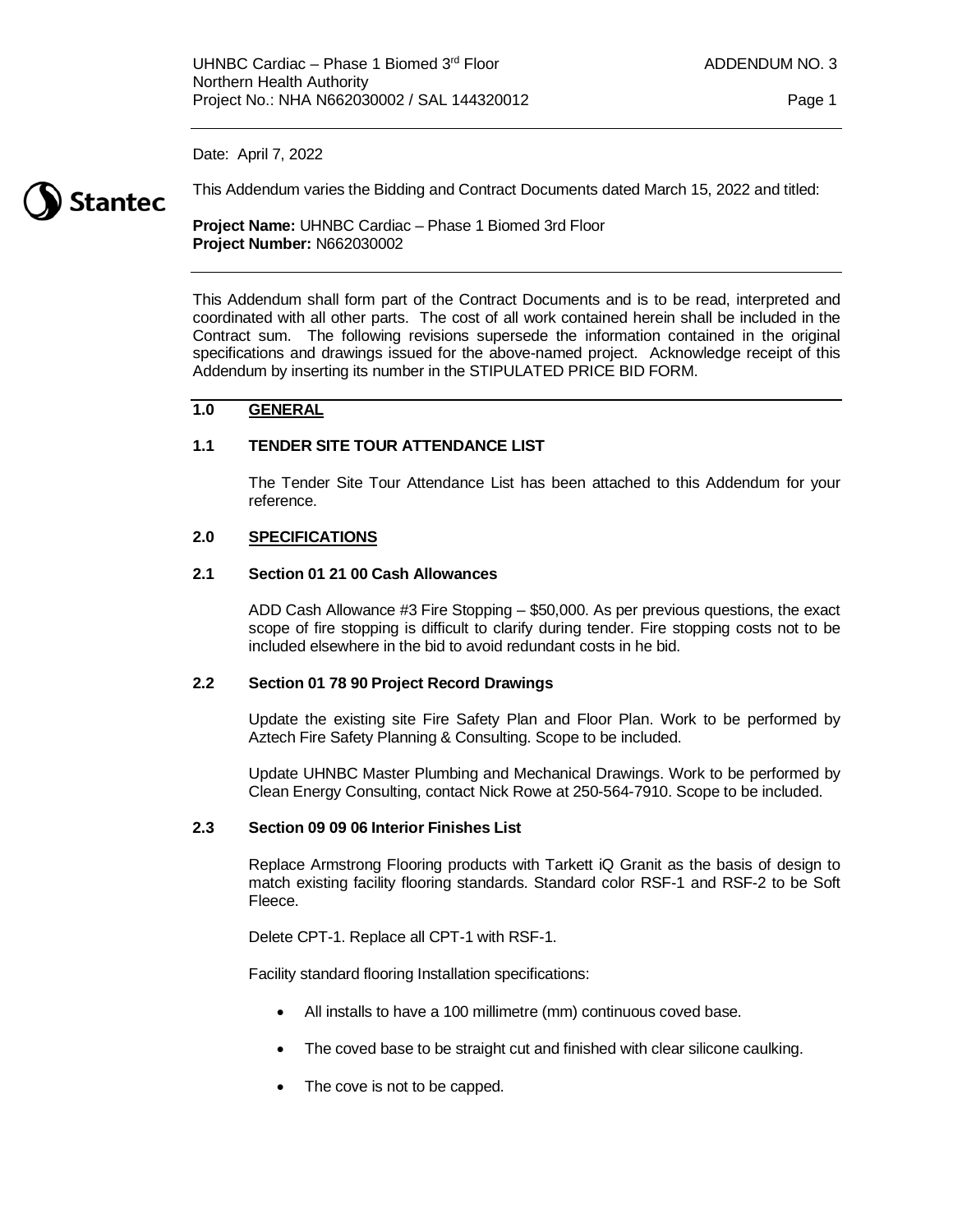- External corners to be formed using a Butterfly Piece, otherwise known as a Vplug.
- All joints to be hot welded between products that support the hot weld process.
- Always meet or exceed manufacturer's specifications.
- New installs to be hot welded to existing floor product.
- Where there is no existing product to butt against, edging is to be finished with a flush epoxy strip as per the manufacturer's specifications.
- Protect resilient flooring with suitable non-marring covering from time of final set adhesive until just before final inspection.
- Flooring is not to be finished with sealer and/or wax, as per manufacturer's specification.

Current approved products for all rooms except wet rooms:

- Tarkett iQ Granit
- Tarkett Micro Granit
- Tarkett Optima
- Centura Sphera Element

Change paint PT-1 and PT-2 from Benjamin Moore to Dulux to match existing facility standards. Colors to be confirmed by UHN to match existing facility standard colors.

#### **2.4 Section 22 05 00 Clause 3.9 Testing and Inspection**

REVISE item 3.9.3 to be read as "No plumbing system or part thereof shall be covered until it has been inspected and approved by the Plumbing Inspector and UHNBC Facility Maintenance (FM). UHNBC FM should have an opportunity to inspect and approve the systems"

Replace section 22 05 00 in its entirety with revised section. The clause numbering has been corrected.

#### **3.0 DRAWINGS**

#### **3.1 DRAWING A900**

Replace with attached revised Drawing A900.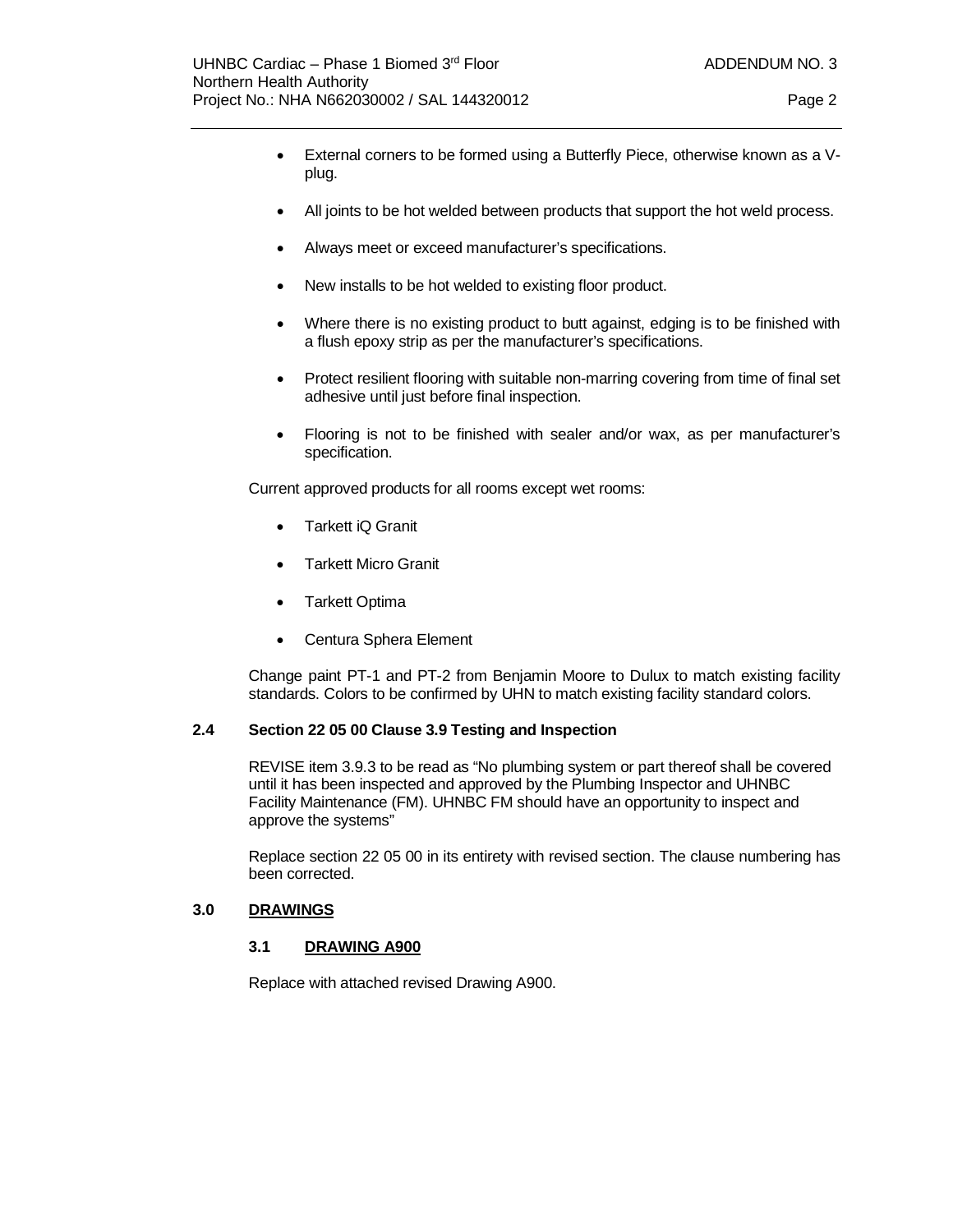#### **4.0 QUESTIONS AND ANSWERS**

**Question:** Section 28 13 00 2.2.2 states "Provide 20 proximity cards under this contract." Please confirm details of cards to be provided including manufacturer, format and frequency.

**Answer:** Contractor to provide twenty (20) HID ISOproxII 125 kHZ, 26 bits cards that are compatible with Kantech card readers.

**Question:** Kindly review the request for alternate approval of Centura Forbo Sphera Element homogeneous flooring for use in this project. **Answer:** Centura Sphera Element is an approved alternate product.

**Question:** Bids and tenders pricing submission tab for the project has only 1 line entry, where do we submit the 2 additional separate prices requested on drawing M400?

**Answer:** The two areas outlined on drawing M400 are both part of one separate price.

#### **5.0 CORRECTIONS - QUESTIONS AND ANSWERS**

**Question:** Some electrical contractors have indicated that they are to price electrical directly to Northern Health. Should the General Contractor include Electrical in their pricing?

**Addendum 2 Answer: The General Contractor** shall not price directly to Northern Health.

**Correct Answer:** The Subcontractors shall not price directly to Northern Health. Subcontractor should submit bids to General Contractors. The site walk through attendance list is attached to this addendum for reference.

**End of Addendum No. 3**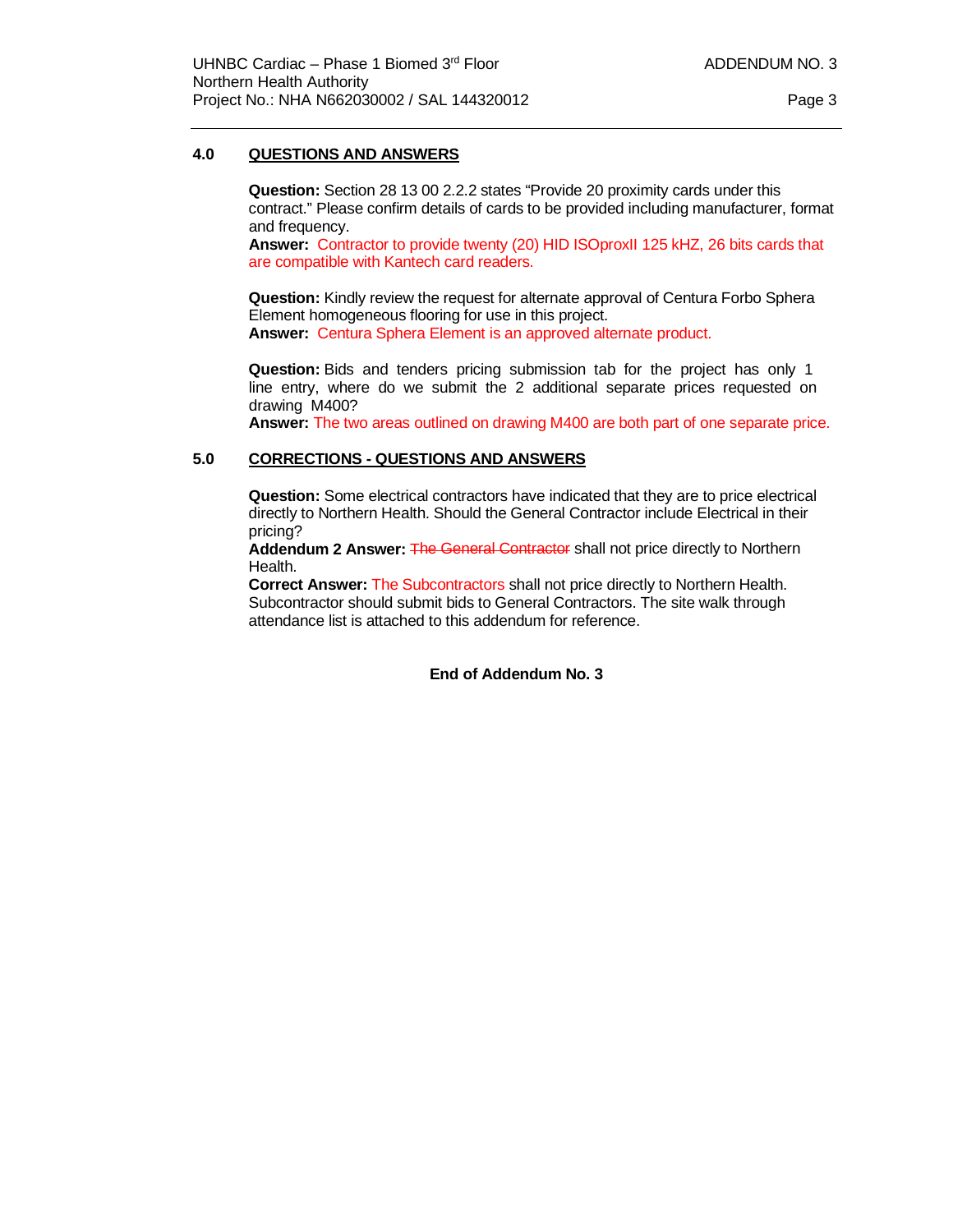

# **TENDER SITE TOUR ATTENDANCE LIST**

**Project:** UHNBC Cardiac Diagnostics – Phase 1 **Date:** March 21, 2022 **Consultant:** Kyle Martins - Stantec **Project Manager:** Jay Dupras – Capital Projects

| <b>Name</b>           | Company                   | <b>Telephone</b>             | Email                         |
|-----------------------|---------------------------|------------------------------|-------------------------------|
| <b>Frank Istok</b>    | Westcana<br>Electric      | 250-564-5800                 | frank@westcana.com            |
| Darcy Bryant          | <b>Bryant</b><br>Electric | 250-564-7685                 | darcy@bryantelectric.ca       |
| Robert Schulz (GC)    | <b>WIC</b>                | 250-809-1291<br>250-639-4384 | robertschulz@wicltd.com       |
| Andre Desgagne        | Houle<br>Electric         | 250-617-7963                 | andre.desgagne@houle.ca       |
| Tim Whitwick          | Allrite<br>Heating        | 250-612-3912                 | tim@allriteheating.com        |
| Ritchie Lalonde       | Equity<br>Plumbing        | 778-415-9896                 | ritchie@equityplumbing.ca     |
| <b>Shane Newberry</b> | Allpro<br>Plumbing        | 250-617-1632                 | shane@apph.ca                 |
| Leif Petersen         | Allpro<br>Plumbing        | 250-981-8656                 | leif@apph.ca                  |
| Dan Webster (GC)      | Vector<br>Projects        | 250-763-1013                 | estimating@vpg.ca             |
| Mark Johnson (GC)     | <b>IDL</b> Projects       | 250-617-4318                 | mjohnson@idlprojects.com      |
| <b>Tyler Funk</b>     | Northern<br>Electric      | 250-562-0006                 | tyler@northernelectricltd.com |
|                       |                           |                              |                               |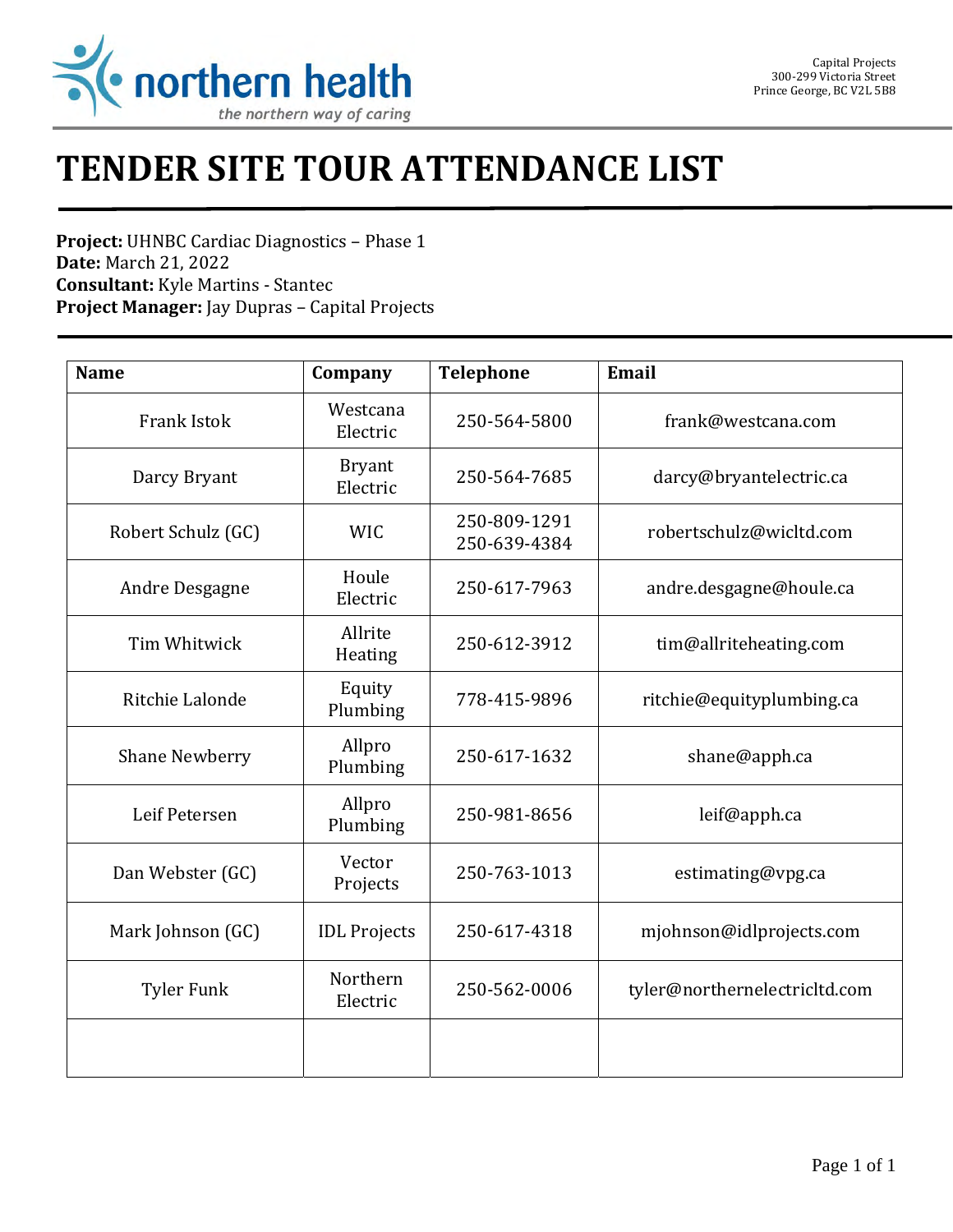## **TABLE OF CONTENTS**

|      | <b>PART1</b>                                        |  |  |  |
|------|-----------------------------------------------------|--|--|--|
| 1.1  |                                                     |  |  |  |
| 1.2  |                                                     |  |  |  |
| 1.3  |                                                     |  |  |  |
| 1.4  |                                                     |  |  |  |
| 1.5  |                                                     |  |  |  |
| 1.6  |                                                     |  |  |  |
| 1.7  |                                                     |  |  |  |
| 1.8  |                                                     |  |  |  |
| 1.9  |                                                     |  |  |  |
| 1.10 |                                                     |  |  |  |
| 1.11 | Existing Piping And Equipment To Be Removed  3      |  |  |  |
| 1.12 |                                                     |  |  |  |
| 1.13 |                                                     |  |  |  |
| 1.14 |                                                     |  |  |  |
| 1.15 |                                                     |  |  |  |
| 1.16 |                                                     |  |  |  |
| 1.17 |                                                     |  |  |  |
| 1.18 |                                                     |  |  |  |
|      |                                                     |  |  |  |
|      |                                                     |  |  |  |
| 2.1  |                                                     |  |  |  |
| 2.2  |                                                     |  |  |  |
| 2.3  |                                                     |  |  |  |
| 2.4  | Service Penetrations in Rated Fire Separations 7    |  |  |  |
| 2.5  | Service Penetrations in Non-Rated Fire Separations7 |  |  |  |
| 2.6  |                                                     |  |  |  |
| 2.7  | Miscellaneous Metal Related to Plumbing Systems     |  |  |  |
|      | <b>PART 3</b>                                       |  |  |  |
| 3.1  |                                                     |  |  |  |
| 3.2  |                                                     |  |  |  |
| 3.3  |                                                     |  |  |  |
| 3.4  |                                                     |  |  |  |
| 3.5  |                                                     |  |  |  |
| 3.6  | Cutting, Patching, Digging, Canning, and Coring 9   |  |  |  |
| 3.7  |                                                     |  |  |  |
| 3.8  |                                                     |  |  |  |
| 3.9  |                                                     |  |  |  |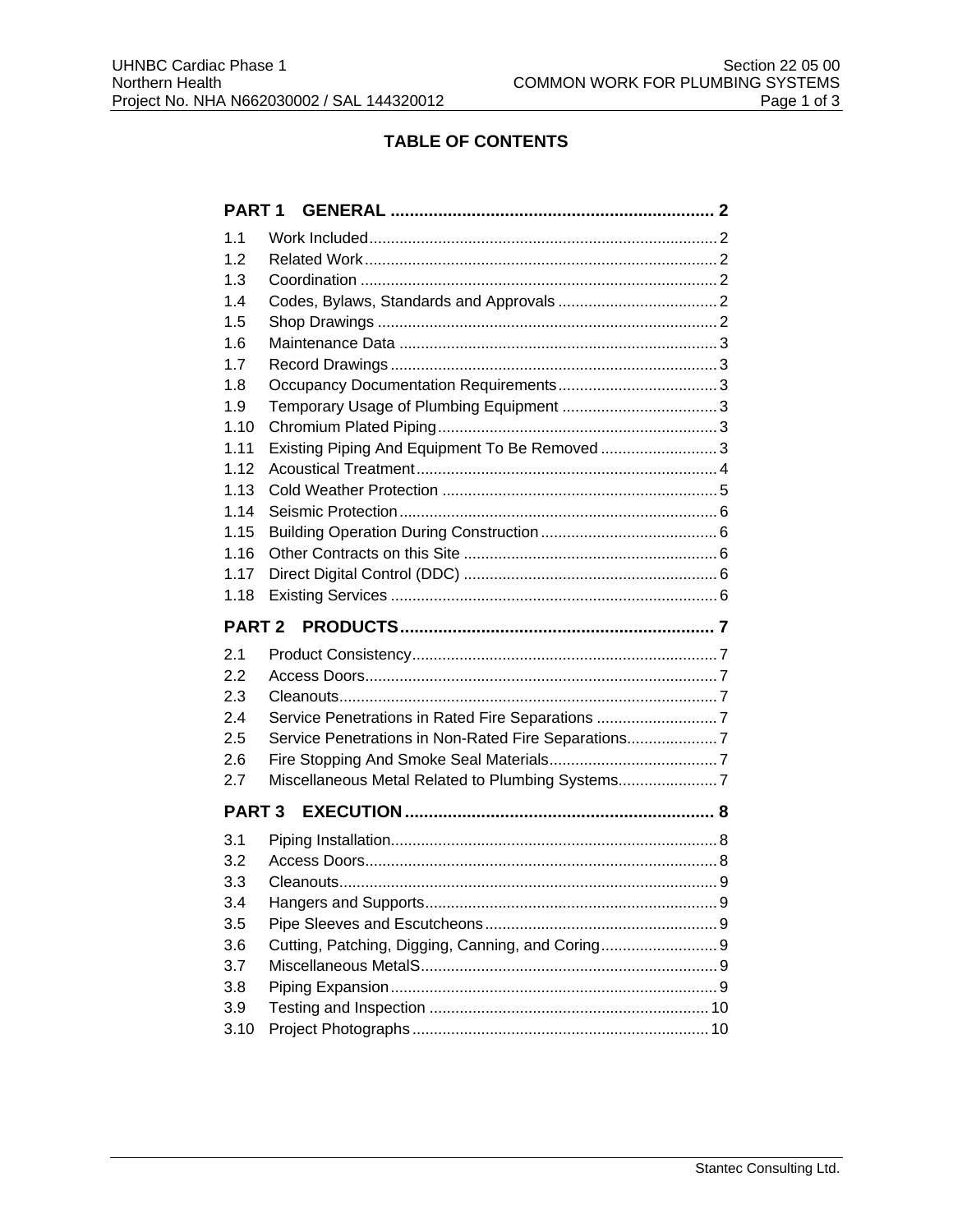#### **Part 1 General**

#### **1.1 WORK INCLUDED**

- .1 This Section of the Specification forms part of the Contract Documents and is to be read, interpreted and coordinated with all other parts.
- .2 The Division 23 Common Work Results for HVAC shall govern the Division 22 Plumbing sections of the work (read in conjunction with Division 1). This section covers items common to Division 22 series sections and is intended only to supplement the requirements of Division 1 and 23.
- .3 Refer to Section 23 99 60 Mechanical Forms and submit all documentation therein that is applicable to Division 22 Plumbing.

#### **1.2 RELATED WORK**

| Concrete | Division 3 |
|----------|------------|
|          |            |

.2 Electrical Division 26

#### **1.3 COORDINATION**

- .1 Systems indicated in Division 22 sections, located inside and/or on the roof of the building shall extend to a point 900 mm [36"] beyond the exterior face of the building.
- .2 Plumbing drawings are diagrammatic and approximately to scale. They establish the scope of the work and the general location and orientation of the plumbing systems. The systems shall be installed generally in the locations and generally along the routings shown, close to the building structure and coordinated with other services. Piping shall be concealed within walls, ceilings or other spaces and shall be routed to maximize head room and the intended use of the space through which they pass, unless specifically noted otherwise.

#### **1.4 CODES, BYLAWS, STANDARDS AND APPROVALS**

- .1 Where multiple versions of the same code are published, the most recent version shall be applied, unless noted otherwise by building codes and local by-laws.
- .2 Installation, workmanship and testing shall conform to the following standards:
	- .1 British Columbia Building Code
	- .2 Local Building By-Laws
	- .3 National Building Code of Canada
	- .4 CSA Standard Z7396.1 Medical Gas Pipeline Systems

#### **1.5 SHOP DRAWINGS**

- .1 Submit shop drawings in accordance with Division 1 and Division 23.
- .2 Shop drawings are required for all materials and equipment including, but not limited, to the following:
	- .1 Cleanouts and access panels.
	- .2 Floor drains.
	- .3 Plumbing fixtures.
	- .4 Trap primers.
	- .5 Valves.
	- .6 Water hammer arrestors.
	- .7 Pipe, fittings and couplings.
	- .8 All medical gas equipment
	- .9 Fire stopping.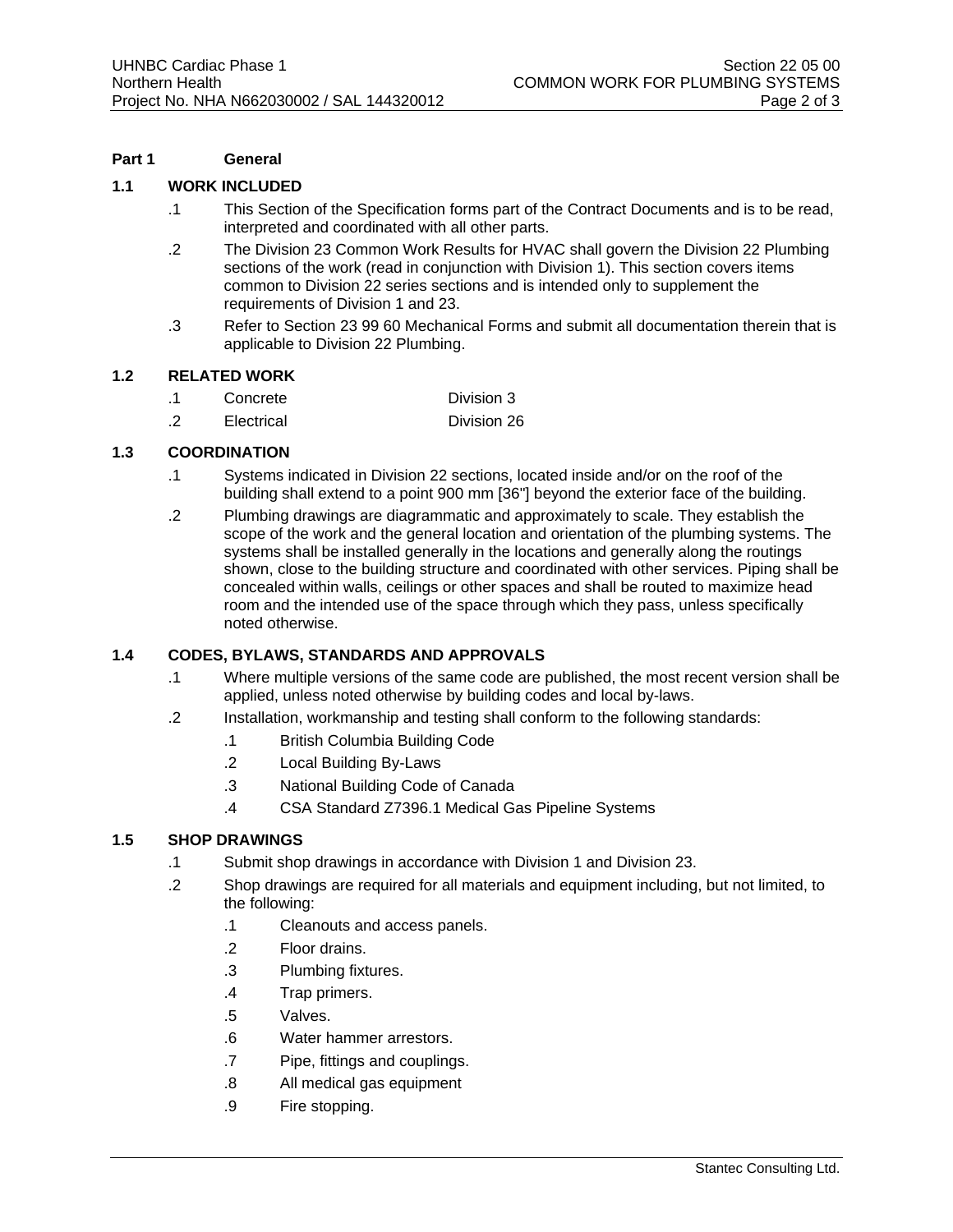#### **1.6 MAINTENANCE DATA**

.1 Refer to Section 23 05 00 Common Work Results for HVAC.

#### **1.7 RECORD DRAWINGS**

- .1 Provide project record drawings for all plumbing systems as specified in Section 23 05 00 Common Work Results for HVAC.
- .2 Submit hard copies of all "as-built" record drawings for inclusion in the paper maintenance manual.
- .3 Provide digital files in pdf for inclusion in the digital format manuals.

#### **1.8 OCCUPANCY DOCUMENTATION REQUIREMENTS**

- .1 Provide occupancy documentation for all plumbing work as specified in Section 23 05 00 Common Work Results for HVAC.
- .2 The contractor shall submit the following documentation to the Consultant a minimum of 5 working days prior to the project occupancy site walk-through or occupancy date, whichever is scheduled first. The dates will be established by the project architect, project manager or Certified Professional. It is the contractor's responsibility to provide all documentation to the Consultant in a timely manner. If all documentation is not received, the Consultant may not be able to issue their associated Schedule C-B in support of the building occupancy application and any associated consequences shall become the responsibility of the contractor.
- .3 Seismic restraint system letters of assurance Schedules B and C-B from the plumbing contractor's seismic restraint engineer.
- .4 Letter confirming that all penetrations of rated assemblies have been firestopped in conformance with CAN4-S115, on the firestopping installing agencies letterhead.
- .5 Copies of pressure test reports for all piping systems on contractor's letterhead.
- .6 Chlorination certificates for potable water systems.
- .7 Balancing reports for domestic hot water recirculation systems.
- .8 Plumbing inspector's final certificate.
- .9 Medical gas piping system test certificate.
- .10 Medical gas system compliance certification.
- .11 Maintenance manuals for plumbing systems.

#### **1.9 TEMPORARY USAGE OF PLUMBING EQUIPMENT**

.1 Plumbing equipment and systems shall not be used without the written permission of the Design Authority and in no circumstances shall be used prior to testing and inspection.

#### **1.10 CHROMIUM PLATED PIPING**

.1 Use strap wrenches only on chromium plated pipe or fittings. Surfaces damaged by wrench marks shall be replaced. Joints shall be threaded or slip joints.

### **1.11 EXISTING PIPING AND EQUIPMENT TO BE REMOVED**

- .1 All existing plumbing piping systems that become obsolete as a result of the work or depicted on the drawings for abandonment shall be removed, and/ or disposed of if the Owner declines to retain, in the following situations:
	- .1 Where specifically noted on the drawings for removal.
	- .2 Where plumbing piping systems are exposed.
	- .3 Where ceilings are opened-up for any reason that would permit such removal to be implemented. In such a case only those portions of the plumbing system that can be removed without taking down more ceiling shall be removed.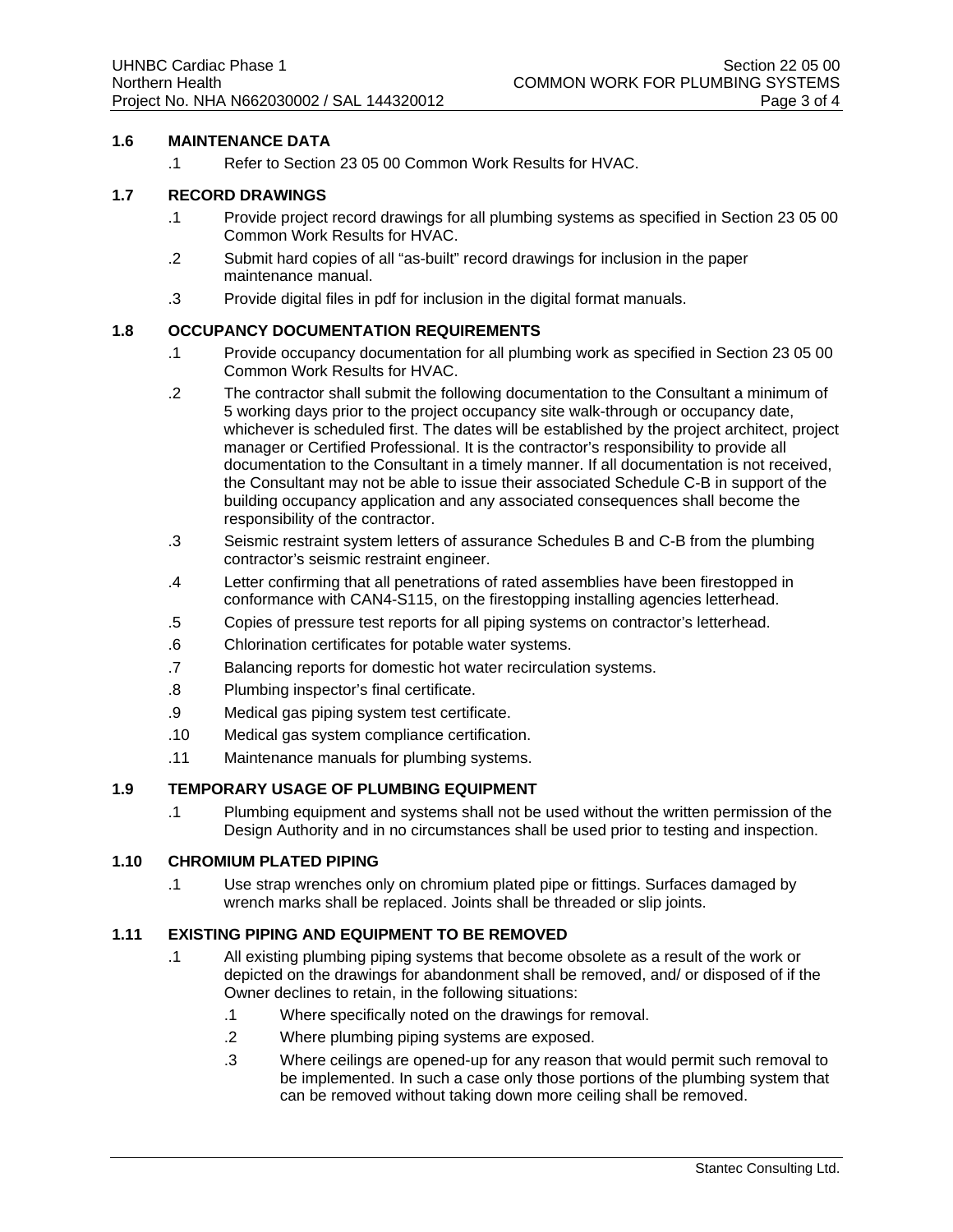- .2 All existing plumbing equipment that become obsolete as a result of the work or depicted on the drawings for removal shall be removed, and/ or disposed of if the Owner declines to retain.
	- .1 If the Owner is to keep the equipment, move to a location as identified by the Owner.
- .3 Provide fire-stopping for all existing piping at fire separations.

#### **1.12 ACOUSTICAL TREATMENT**

- .1 The insulation for wall, ceilings and pipe chases as outlined herein is to be provided and installed under another division of work. This section is responsible for ensuring that all special requirement for plumbing systems have been met before the wall or ceilings have been closed in.
- .2 General Scope of Work
	- .1 All plumbing systems located in any walls or within 2 metres [6½'] in any direction of the enclosing walls of the following areas (or of similar areas not specifically named) shall be especially protected against noise transmission as defined herein:
		- .1 Conference rooms.
		- .2 Private offices.
		- .3 Quiet Rooms.
- .3 Summary of Requirements
	- .1 Drain, Waste and Vent Stacks and Rainwater Leaders:
		- .1 Cast iron pipe and mechanical or neoprene compression gasket hub fittings shall be used. Plastic and copper piping are unacceptable. Waste piping over sound sensitive areas shall be insulated with pre-formed glass fiber insulation.
		- .2 Stubs from appliances in the kitchens or lounge areas may be copper, but a minimum length should be used.
		- .3 Waste connections from appliances and fixtures may be copper to the waste stack.
		- .4 All copper dry vent pipes in walls, chases and ceiling plenums shall be lagged with 25 mm [1"] preformed glass fiber pipe insulation, canvas wrapped and sealed airtight and with one or more coats of heavy enamel paint.
		- .5 Rainwater leader chases shall be airtight and contain non-compressed RSI 2.11 [R-12] glass fibre insulation in the stud cavities.
	- .2 Domestic Water Operating Parameters:
		- .1 The maximum pressure at any faucet or outlet shall be 275 kPa [40 psi] with at least 10% of maximum rated flow through any pressure reducing valve in the system.
	- .3 Pipe Sizes:
		- .1 The minimum pipe size to faucets or mixing valves of each fixture shall be 12 mm  $\left[\frac{1}{2}\right]$ . The use of 9 mm  $\left[\frac{3}{8}\right]$  pipes is strictly prohibited.
	- .4 Plumbing Fixtures and Trim:
		- .1 Mixing Valves and Faucets: Quiet cartridge shall be used at mixing faucets and shower valves. Any which subsequently become noisy during the warranty period shall be replaced at no extra charge to the owner.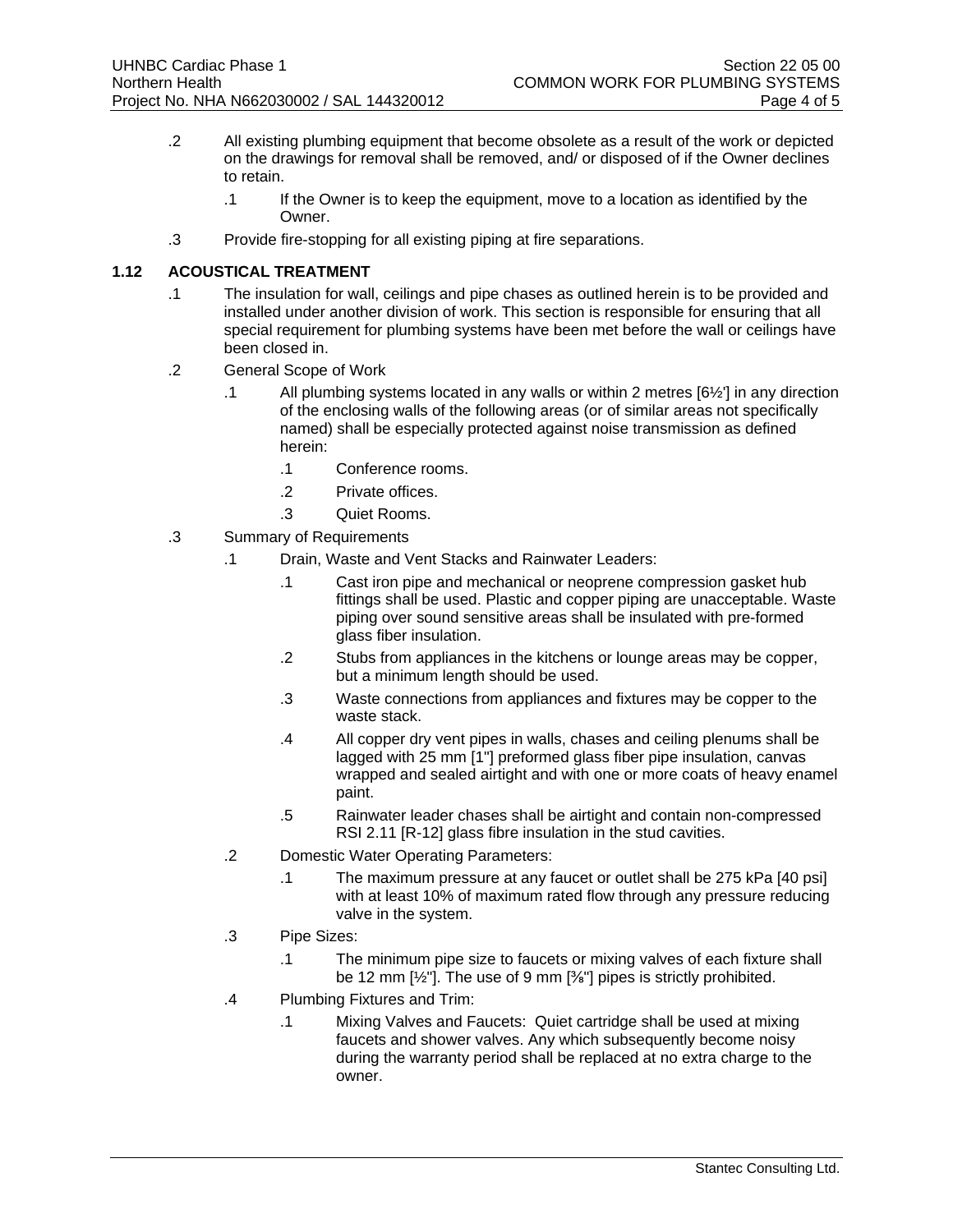- .2 Back-to-back Fixtures: Drain line and water supply lines shall be divided at the riser. Tee takeoffs serving back-to-back fixtures are not permitted.
- .3 Quick Acting Valves: All solenoid operated, or other quick acting valves shall be equipped with water hammer arresters located as close to the valves as possible.
- .5 Fastening to the structure:
	- .1 Piping shall not contact any framing stud or wall surface; or any other conduit, electrical or ventilation fixture that is connected to any wall or ceiling surface.
	- .2 Piping shall not be fastened to a partition which forms part of an adjacent room not served by the pipe in question. Do not secure piping to gypsum wallboard or its supporting frame.
	- .3 Riser clamps shall be isolated from the structure using an approved resilient material between the support collar and the floor structure (Vibro-Acoustics type SN, 30 durometer, 57.15 mm [2¼"] x 57.15 mm [2¼"] in size, or an approved equal). An alternate method is to wrap the pipe with neoprene prior to clamping.
	- .4 Pipe hangers shall be oversized to suit the insulation and shall have a protection shield between the insulation and the hanger.
	- .5 Pipe hangers shall contain 50 durometer, 3.2 mm [1/8"] thick neoprene pads inserted between the hanger saddle and pipe.
- .6 Clearance Around Pipes:
	- .1 All pipe (bare or insulated) shall be clear of contact with studs or gypsum wallboard.
	- .2 Pipes in acoustically critical walls shall be wrapped with a minimum thickness of 6 mm [¼"] of Armaflex or Rubatex sleeving and secured by use of oversized clamps. This is not necessary where the piping is insulated if pipe clamps are mounted around the exterior of the insulation. Hard plastic pipe sleeves shall not be used.
- .7 Wall and Slab Penetration by Pipes:
	- .1 Slab penetrating pipes shall be glass fiber wrapped prior to grouting. The grout shall not contact pipes.
	- .2 Gypsum wallboard or plaster wall pipe penetrations shall be 3 mm [⅛"] to 6 mm [¼"] oversized with the pipe centred in the hole and the gap caulked with silicone or other non-hardening sealant.
	- .3 Pipe expansion joints shall be for noise free operation.
- .8 Ceiling, Wall and Other Plumbing Pipe Chases:
	- .1 The interior spaces shall be insulated with non-compressed RSI 2.11 [R-12] batt insulation in the following proportions:
		- .1 Ceiling plenum 80% of area.
		- .2 Chases 100% of all four vertical surfaces.
		- .3 Walls 50% of space containing pipe, and 100% of adjacent stud space.

#### **1.13 COLD WEATHER PROTECTION**

- .1 Roof Penetrations:
	- .1 All vent penetrations of roof structure shall be 100 mm [4"] minimum size.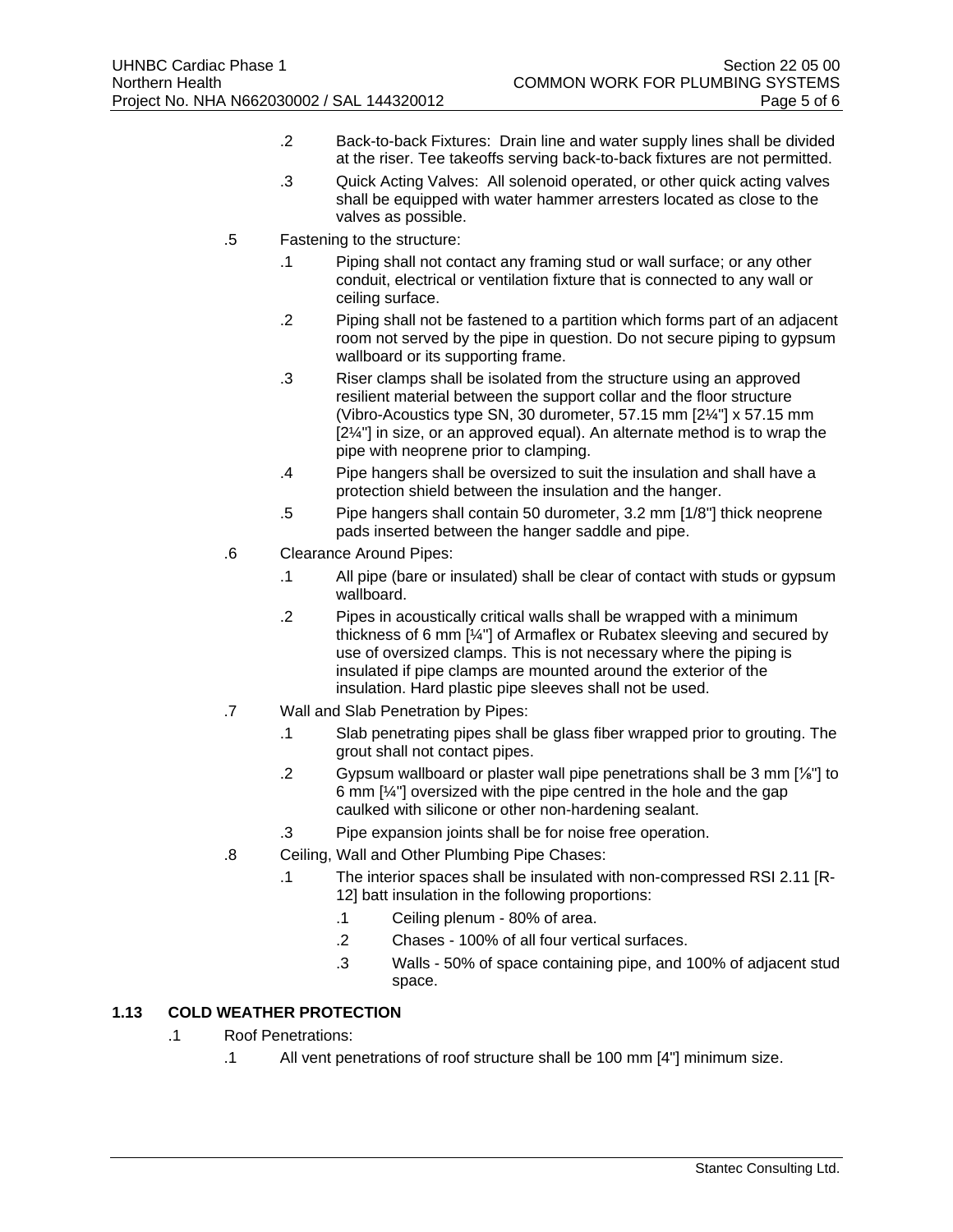#### **1.14 SEISMIC PROTECTION**

.1 Refer to Section 22 05 49 Seismic Restraint Systems for Plumbing Piping and Equipment.

#### **1.15 BUILDING OPERATION DURING CONSTRUCTION**

- .1 In order to minimize operational difficulties for the building's staff, the Contractor must cooperate with the Owner throughout the entire construction period and particularly ensure that noise is minimized.
- .2 Convenient access for the staff and public to the building must always be maintained . Minor inconvenience and interruption of services will be tolerated, provided advance notice is given, but the Contractor will be expected to coordinate his work, in consultation with the owner, so the operation of the facility can be maintained as nearly normal as possible.

#### **1.16 OTHER CONTRACTS ON THIS SITE**

- .1 Cooperation with respect to on-site coordination of all piping connections is an integral part of the responsibility of this section of the work all within the basic tender price. No extra cost will be allowed based on a failure to allow for scheduling of piping connections to produce a complete workable system whether shown on the drawings or not.
- .2 Special coordination will need to be carried out with respect to capped off plumbing systems that are to be extended above slab within concealed architectural walls under a future contract. Dimensioned architectural drawings will be available to coordinate under slab piping installation with respect to future wall placement as an integral responsibility of this section of the work. These dimensioned architectural drawings shall be used for all wall dimension requirements where roughed-in plumbing is to be concealed in walls as shown on the drawings.

#### **1.17 DIRECT DIGITAL CONTROL (DDC)**

- .1 The following equipment and systems shall include contacts and/or electronic relays as required as an integral part of the equipment supplied and installed in the Plumbing Section of the work to allow connection from such equipment to a DDC computer terminal in a location remote from each plumbing system location.
- .2 The plumbing systems and each condition to be monitored and/or controlled within each plumbing system for remote readout on the DDC system is as follows:
	- .1 Domestic hot water recirc temperature
	- .2 Domestic hot water temperature
- .3 Refer to Division 25 for further detail. Connection from plumbing systems equipment to DDC by Division 25.

#### **1.18 EXISTING SERVICES**

- .1 Protect all existing services encountered. Every effort has been made to show the known existing services. However, the removal of concealing surfaces may reveal other existing services. Work with the Owner's staff to trace the originating source and points served. Obtain instructions from the Consultant when existing services require relocation or modifications, other than those already indicated in the Contract Documents.
- .2 Arrange work to avoid shutdowns of existing services. Where shutdowns are unavoidable, obtain the Owner's approval of the timing, and work to minimize any interruptions.
- .3 In order to maintain existing services in operation, temporary relocations and/or bypasses of piping may be required.
- .4 Be responsible for any damages to existing system by this work.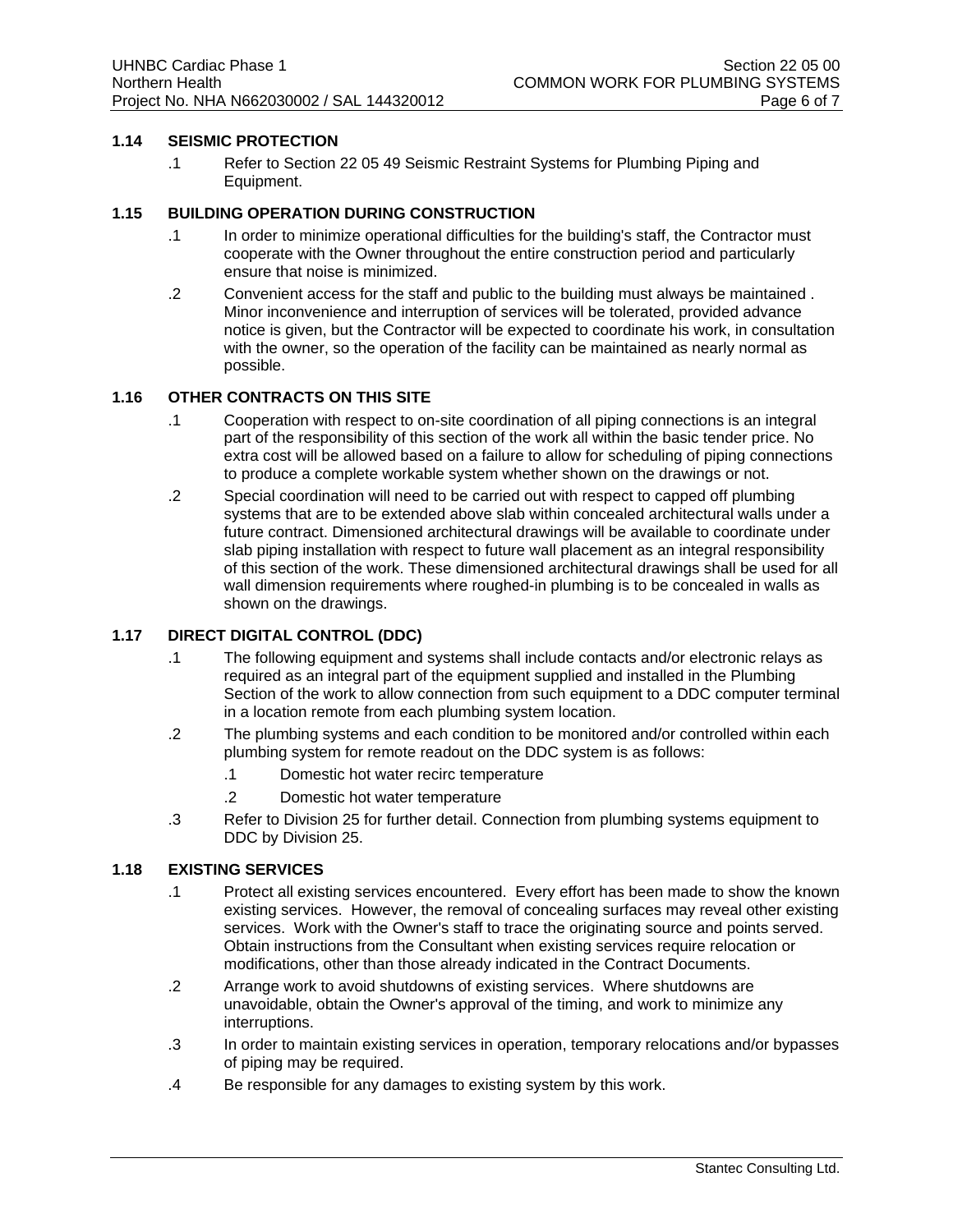.5 The Owner reserves the right to withhold permission for a reasonable period with respect to any shutdown, if shutting off a service will interfere with important operations.

#### **Part 2 Products**

#### **2.1 PRODUCT CONSISTENCY**

- .1 All products utilized on the project shall be as per the shop drawing submissions.
- .2 All products of a similar nature used in a similar system or application shall be of the same manufacturer throughout the project.

#### **2.2 ACCESS DOORS**

.1 Refer to Section 23 05 00 Common Work Results for HVAC.

#### **2.3 CLEANOUTS**

- .1 Cleanouts shall be full size for pipe sizes up to 100 mm [4"] and not less than 100 mm [4"] on larger sizes. Cleanouts in inside finished areas shall all be of the same shape either round or square.
- .2 Cleanouts passing through a waterproofed floor or a slab on grade subject to hydrostatic pressure shall possess a clamping collar which shall be clamped to the floor membrane or lead flashing.
- .3 Pipe manufacturers' cleanouts are acceptable for vertical installation at the base of soil and waste stacks or rainwater leaders only.
- .4 Make cleanouts with Barrett type fitting that has a bolted cover plate and gasket, fitting that has a threaded plug, or a cleanout ferrule that is installed in a wye or extended wye.
- .5 Unfinished concrete area cleanouts shall be of heavy-duty construction and have a fully exposed scoriated cover. Standard of Acceptance: Zurn Z1400, Jay R. Smith 4229, Watts, Mifab
- .6 Lino or lino tiled area cleanouts shall have the centre portion of cover recessed to receive a piece of tile that matches the adjoining tile. Standard of Acceptance: Zurn ZN 1400-X or ZN 1400-TX, Jay R. Smith 4140, Ancon, Mifab
- .7 Terrazzo tile floor area cleanouts have the centre portion of cover recessed to receive terrazzo that matches the adjoining terrazzo finish. Standard of Acceptance: Zurn ZN 1400-Z, Jay R. Smith 4180, Ancon, Mifab
- .8 Latex deck area cleanouts. Standard of Acceptance: Zurn ZN 1400-DX, Jay R. Smith DX4343/2646Y, Mifab
- .9 Carpet area cleanouts shall be fully concealed with a small raised marker. Standard of Acceptance: Zurn ZN 1400-CM, Jay R. Smith 4020-Y, Ancon, Mifab

#### **2.4 SERVICE PENETRATIONS IN RATED FIRE SEPARATIONS**

.1 Refer to Section 23 05 00 Common Work Results for HVAC.

#### **2.5 SERVICE PENETRATIONS IN NON-RATED FIRE SEPARATIONS**

.1 Refer to Section 23 05 00 Common Work Results for HVAC.

#### **2.6 FIRE STOPPING AND SMOKE SEAL MATERIALS**

.1 Refer to Section 23 05 00 Common Work Results for HVAC.

#### **2.7 MISCELLANEOUS METAL RELATED TO PLUMBING SYSTEMS**

.1 Frames shall be of welded construction consisting of angle iron sections with 7.9 mm [5/16"] locating strips and anchoring lugs at a minimum of 900 mm [36"] centres.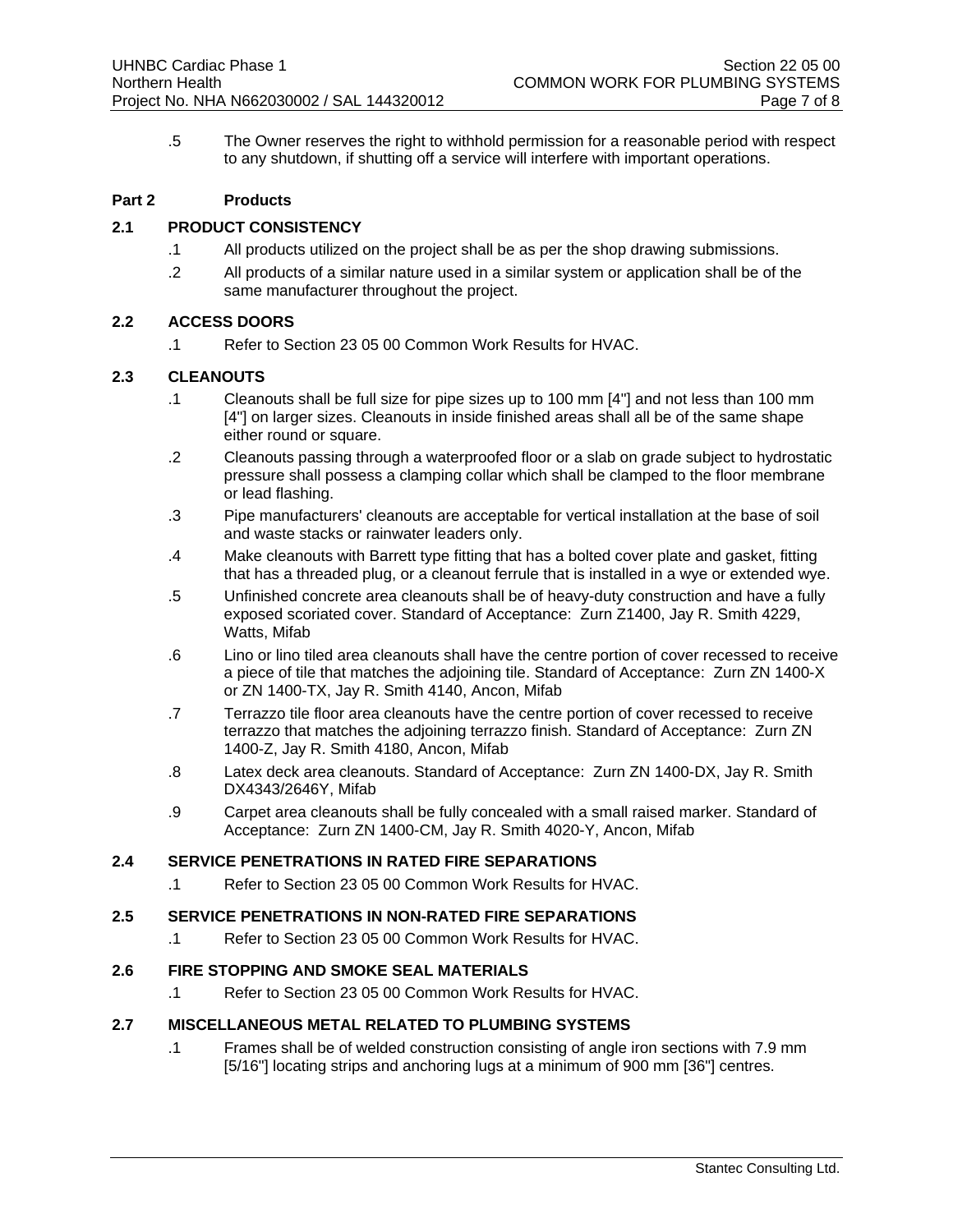- .2 Cover plates shall be constructed of minimum 7.9 mm [5/16"] checker plate in sections not exceeding 0.93 square metres  $[10 ft<sup>2</sup>]$  in size with lifting holes at each end of each section. Cover plates shall be provided complete with at least two lifting keys.
- .3 Gasketing between frames and cover plates on sanitary systems shall be of rubber construction.
- .4 Backing Plates shall be adequate to support the use intended and shall be a minimum 4.76 mm [3/16"] in thickness.

#### **Part 3 Execution**

#### **3.1 PIPING INSTALLATION**

- .1 General:
	- .1 Install piping straight, parallel and close to walls and ceilings, with a fall of not less than 1:100 for gravity piping and with a slope to drain cocks, fixtures or equipment for all pressure piping unless otherwise indicated on drawings. Use standard fittings for direction changes. Provide drain cocks as required.
	- .2 Install groups of piping parallel to each other; spaced to permit application of insulation, identification, and service access, on trapeze hangers.
	- .3 Where pipe size differs from connection size to equipment, install reducing fitting close to equipment. Reducing bushings are not permitted.
	- .4 Brass and copper pipe and tubing shall be free from surface damage. Replace damaged pipe or tubing.
	- .5 Ream ends of pipe and tubes before installation.
	- .6 Lay copper pipe so that it is not in contact with dissimilar metal and will not be crimped or collapsed. All joints on cast or ductile iron pressure service piping shall be made electrically conductive.
	- .7 Install flanges or unions to permit removal of equipment without disturbing piping systems.
	- .8 Clean ends of pipes or tubing and recesses of fittings to be jointed. Assemble joints without binding.
	- .9 Install piping to connections at fixtures, equipment, outlets and all other appurtenances requiring service. Trap and vent waste connections to fixtures. Grade all vents to drain back to waste piping.
	- .10 Plug or cap pipe and fittings to keep out debris during construction.
	- .11 Jointing of pipe shall be compatible with type of pipe used.
	- .12 Non-corrosive lubricant or Teflon tape shall be applied to the male thread of threaded joints.
	- .13 Flush and clean out piping systems after testing.
- .2 Equipment Drainage:
	- .1 Install drain valves at low points.
	- .2 Extend equipment drain piping to discharge into floor or hub drain.
- .3 Expansion and Contraction and Building Seismic Joints:
	- .1 Support piping to prevent any stress or strain.
- .4 Install pressure piping with loops and offsets which will permit expansion and contraction to occur without damaging the pressure piping system.

#### **3.2 ACCESS DOORS**

.1 Install access doors at all concealed cleanouts, traps, unions, expansion joints, valves, control valves, air vents, water hammer arrestors, special equipment, trap primers,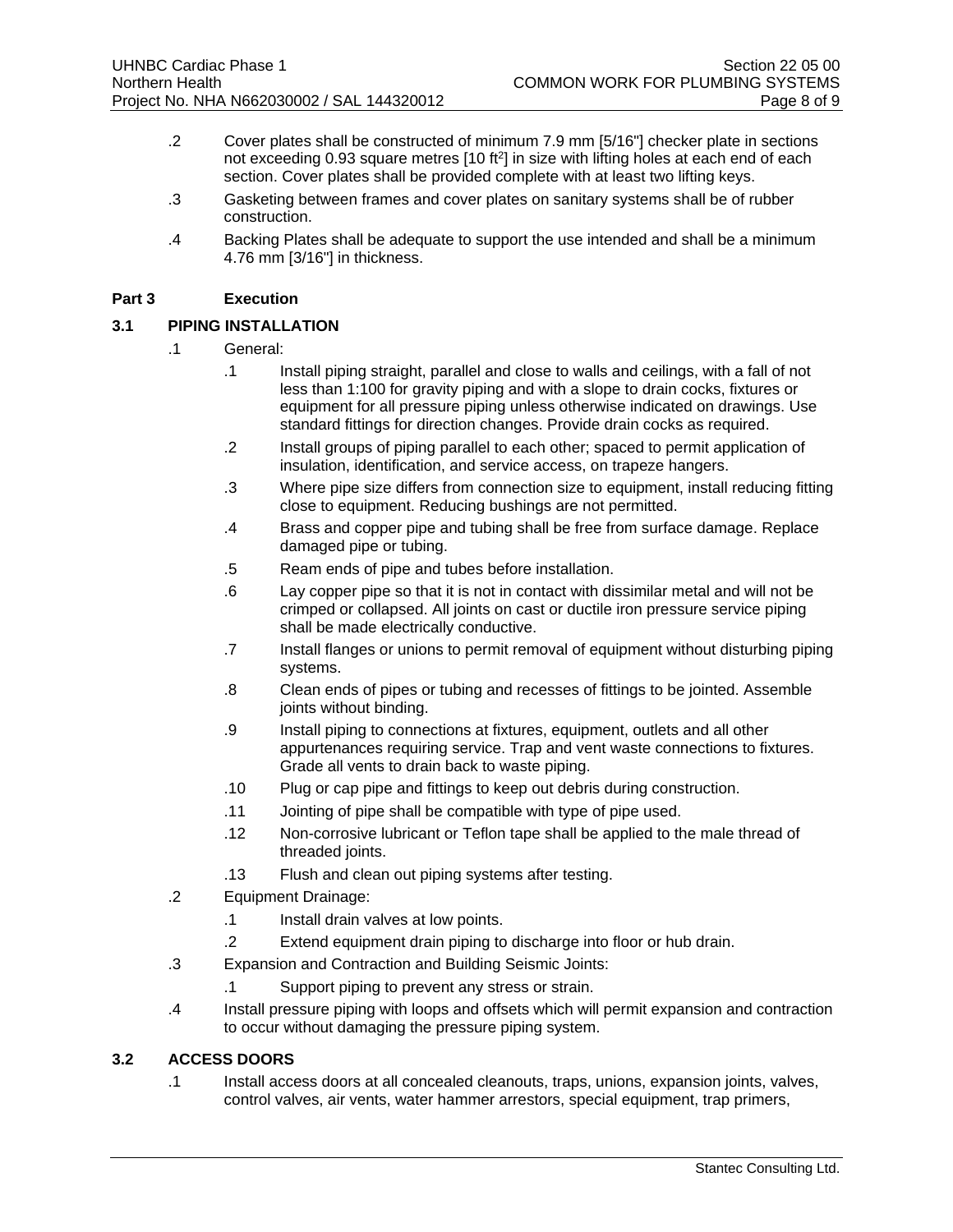vacuum breakers and any other equipment for which subsequent periodic access will be required during the life of said equipment.

- .2 Locate access doors so that all concealed items are readily accessible for adjustment, operation, maintenance and replacement.
- .3 Do not locate access doors in feature walls or ceilings without the prior approval of the Consultant. Locate in service areas and storage rooms wherever possible.

#### **3.3 CLEANOUTS**

- .1 Install cleanouts at the following locations:
	- .1 Building drain leaving building on the upstream side of exterior wall.
	- .2 Changes of direction of more than 45 degrees in drainage piping.
	- .3 Nominally horizontal branch or building drain at intervals of not more than 7.5 metres [25'] for pipe sizes 65 mm [2½"] and less, 15 metres [50'] for 75 mm [3"] and 100 mm [4"] pipe sizes, and 26 metres [85'] for pipe sizes larger than 100 mm [4"].
	- .4 Fixture drain of a sink, kitchen piping or grease waste piping at intervals not exceeding 7.5 metres [25'] for pipe all sizes.
	- .5 Base of soil or waste stacks and rainwater leaders.
	- .6 As called for by the applicable codes.
- .2 Cleanouts which are located low on walls shall be located 75 mm [3"] minimum above the top of the baseboard or minimum 200 mm [8"] above finished floor level where there is no baseboard.
- .3 Cleanouts shall be coordinated with all millwork and with all other obstructions, shall be placed in readily accessible locations and shall have enough clearance for rodding and cleaning.
- .4 Extend cleanouts to the finished floor or wall unless exposed in a basement room, pipe tunnel or accessible crawlspace.
- .5 Cleanouts in wet floor areas shall extend above the floor in walls or be provided with gasketed waterproofed tops.
- .6 Cleanouts on outside drains shall be brought to grade and anchored in a concrete collar.
- .7 Cleanouts serving hand hygiene sinks (HHS-1) shall be located a minimum of 150mm [6"] above the flood level trim of the fixture.

#### **3.4 HANGERS AND SUPPORTS**

.1 Refer to section 22 05 29 for Hangers and Supports for Plumbing Systems.

#### **3.5 PIPE SLEEVES AND ESCUTCHEONS**

.1 Refer to Section 23 05 00 Common Work Results for HVAC.

#### **3.6 CUTTING, PATCHING, DIGGING, CANNING, AND CORING**

.1 Refer to Section 23 05 00 Common Work Results for HVAC.

#### **3.7 MISCELLANEOUS METALS**

.1 Refer to Section 23 05 00 Common Work Results for HVAC.

#### **3.8 PIPING EXPANSION**

- .1 All piping systems, including all take-offs shall be so installed within the building that the piping and connected equipment will not be distorted by expansion, contraction or settling.
- .2 If circumstances on the job require additional changes in direction from those shown on the drawings, the configuration shall be adjusted to suit at no extra cost.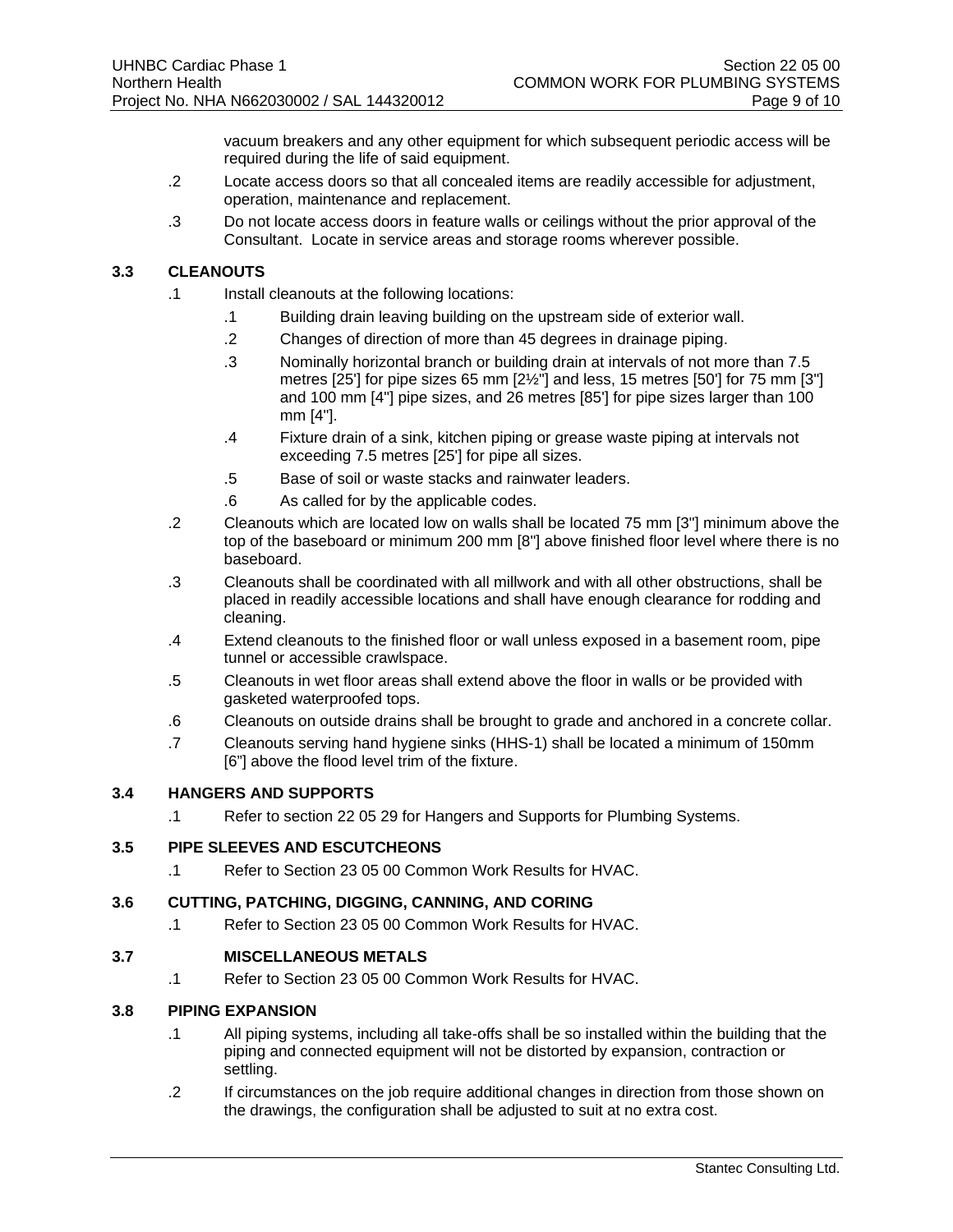.3 Anchors shall be installed where necessary to control expansion. Expansion joints or loops shall be installed on hot water piping where required.

#### **3.9 TESTING AND INSPECTION**

- .1 Furnish all labour, materials, instruments, etc. necessary for all required tests. All work shall be subject to inspection by local plumbing inspector and review by the Consultant. At least forty-eight (48) business hours [2 business days] notice shall be given in advance of making the required tests for projects within 40 km of Stantec's Vancouver office.
- .2 All leaks shall be corrected by remaking the joints. The systems shall be retested until no leaks are observed.
- .3 No plumbing system or part thereof shall be covered until it has been inspected and approved by the Plumbing Inspector and UHNBC Facility Maintenance (FM). UHNBC FM should have an opportunity to inspect and approve the systems.
- .4 If any plumbing system or part thereof is covered before being inspected or approved, it shall be uncovered upon the direction of the Plumbing Inspector or Consultant.

#### **3.10 PROJECT PHOTOGRAPHS**

- .1 Contractor shall provide digital progress photographs in "jpeg" format to the Consultant. Submit the photographs via email and/or disc as requested by the Consultant.
- .2 Provide additional digital photographs of the work as requested by the Consultant to assist in the resolution of RFIs, prior to covering the work.

#### **END OF SECTION**